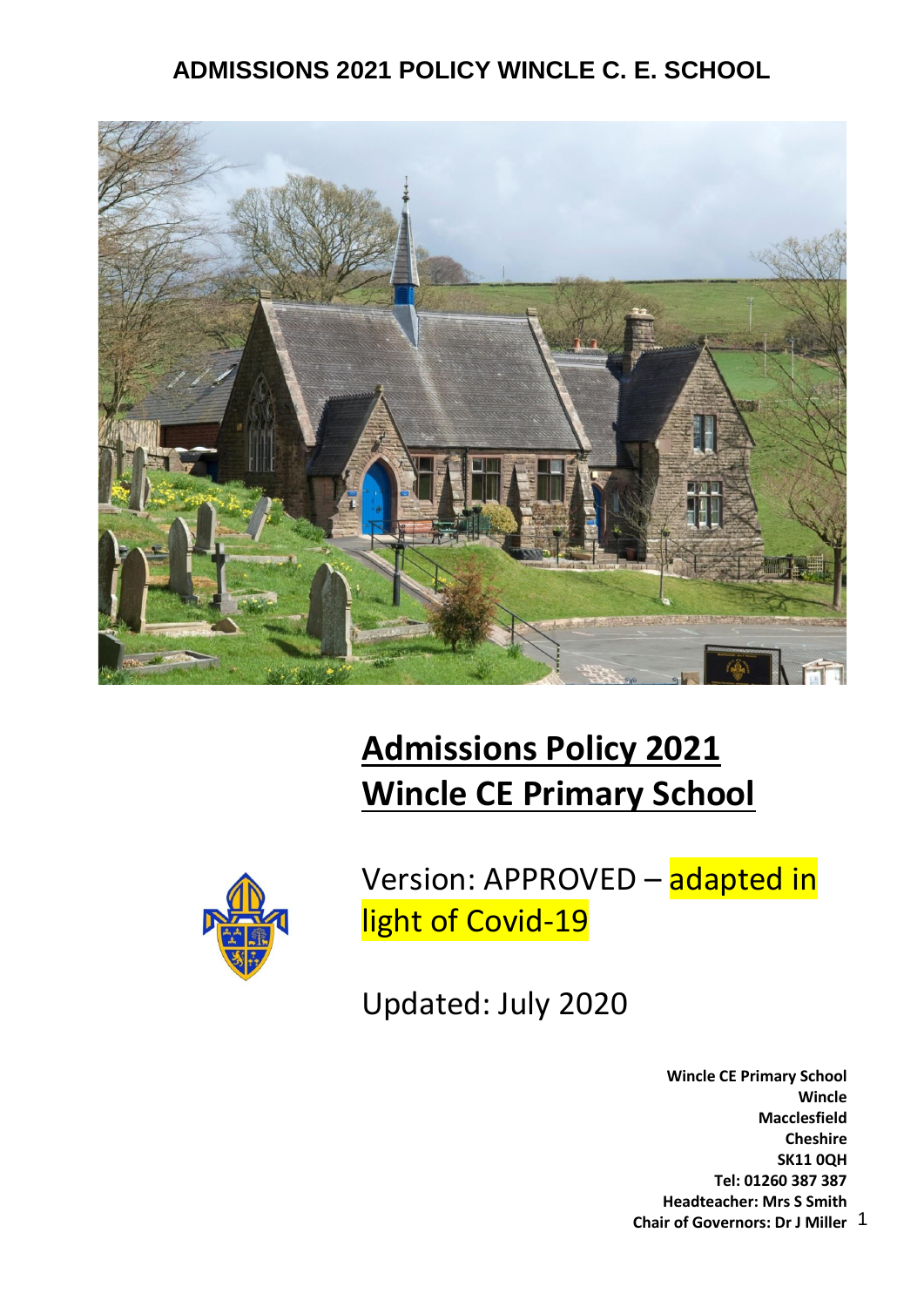Parents should be aware before applying that in this school RE, collective worship and our whole ethos are based on the teachings of the Church of England.

Applications for admission to the school for September 2021 should be made on the common application form enclosed with the Local Authority's brochure and also on the School's supplementary form by those applying under criteria 5 between 1st September and 15<sup>th</sup> January as stated on the Cheshire east website <http://www.cheshireeast.gov.uk/schools/admissions/admissions.aspx>

Applications may also be made on-line by using both the common application form and the Supplementary Form. It is not normally possible to change the order of your preferences for schools after the closing date. Whether an application is made on paper or electronically, both forms should be completed by those applying under criteria 5 (failure to complete the supplementary form may result in the application being assessed against a lower criteria due to lack of information).

Written offers informing parents of whether or not their child has been allocated a place will be sent out by the Local Authority on 16<sup>th</sup> April. Letters will be sent as a result of late applications or paper applications. Parents of children not admitted will be informed of the reason and offered an alternative place by the Authority.

The number of places available for admission to the Reception class in the year 2021 will be a maximum of 8. This arrangement follows consultation between the governing body, the Diocesan Board of Education, Local Authorities and other admissions authorities in the area. By law, no infant class may contain more than thirty children.

The Governing Body operates a system of equal preferences under which they consider all preferences equally and the Local Authority allocates places according to its policy. In the event that there are more applicants than places, the governing body will allocate places using the following criteria, which are listed in order of priority:

- 1. Looked after children and all previously looked after children, **including those children who appear (to the admission authority) to have been in state care outside of England and ceased to be in state care as a result of being adopted**
- 2. Children with special medical or social circumstances affecting the child where these needs can only be met at this school. (a)
- 3. Children resident in the catchment area for Wincle school which includes the parishes of Wincle, Wildboarclough and Macclesfield Forest. A map is attached to this policy. (b)
- 4. Children who have a sibling (brother or sister) at Wincle school who will still be attending Wincle school the following year. (c)
- 5. Children whose parents are faithful and regular members of church that is a member of Churches Together in Britain or Ireland. (d)
- 6. Children who live nearest to the school priority will be decided on the basis of the distance from the school to home measured "Pupils living nearest to the school measured using the National Land and Property Gazetteer (NLPG) which measures straight line distances in miles from the school's coordinate point to the point of residence's coordinate point"

#### **Notes**

- (a) Professional supporting evidence from e.g. a doctor, psychologist, social worker, is essential if admission is to be made under the criterion for special medical or social circumstances, and such evidence must set out the particular reasons why the school is question is the most suitable school and the difficulties which would be caused if the child had to attend another school.
- (b) A map showing the boundaries is available from school and below this policy.
- (c) Siblings include step, half, foster, adopted brothers and sisters living at the same address and full brother and sister living apart.
- (d) By "faithful and regular" we mean attendance at a minimum of two services per month for at least six months prior to the closing date for applications. The supplementary form will need to be completed and signed by the incumbent, minister or other church officer. Where admission arrangements refer to 'parent's attendance at church' it is sufficient for just one parent to attend. A parent is any person who has parental responsibility or care of the child. In the event that during the period specified for attendance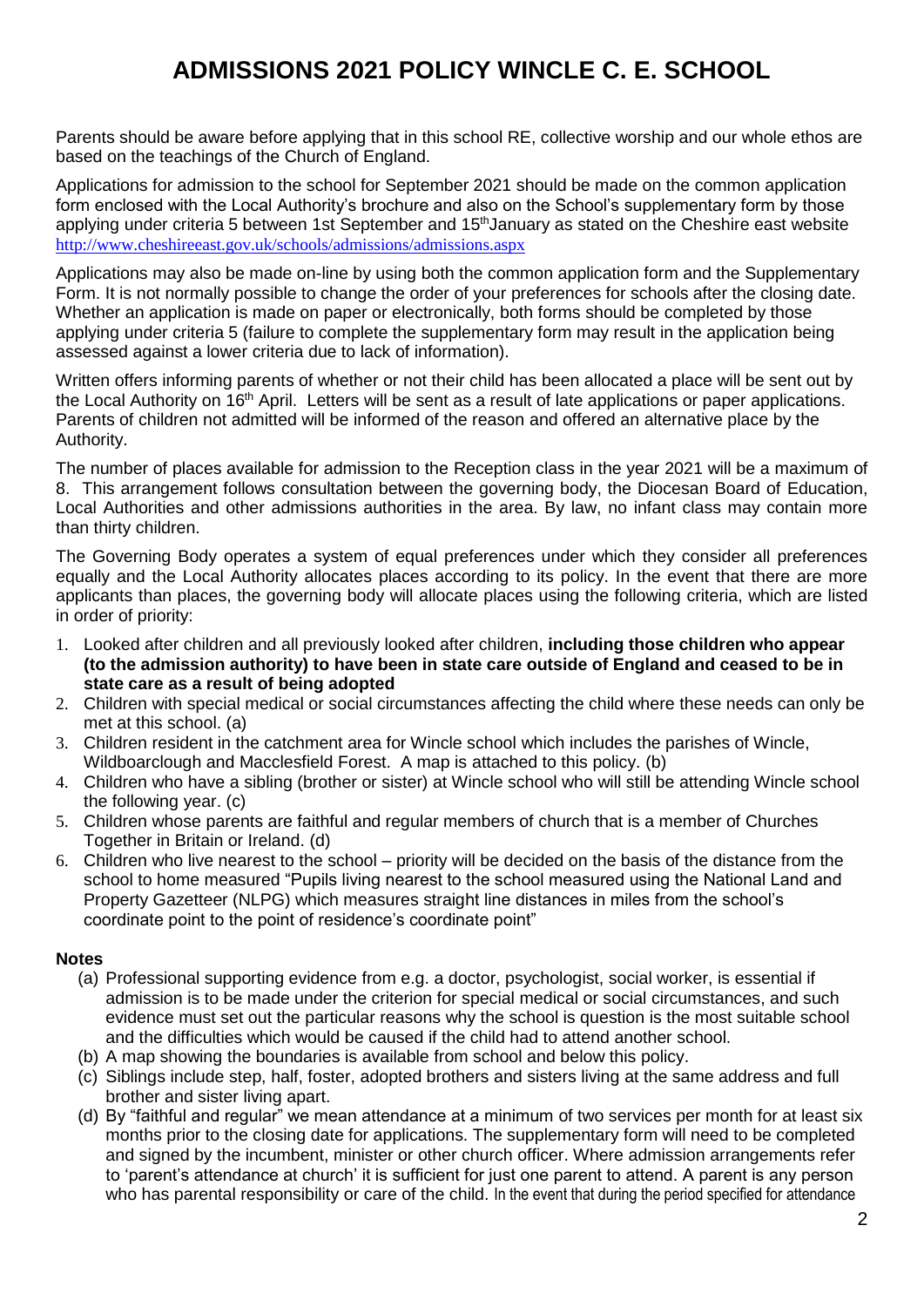at worship, the church [or, in relation to those of other faiths, relevant place of worship] has been closed for public worship and has not provided alternative premises for that worship, the requirements of these [admissions] arrangements in relation to attendance will only apply to the period when the church [or in relation to those of other faiths, relevant place of worship] or alternative premises have been available for public worship

(e) All children with  $5<sup>th</sup>$  birthday between  $1<sup>st</sup>$  September 2020 and 31 August 2021 are admitted in September 2020. For children with a 4<sup>th</sup> birthday after Christmas or after Easter, parents may defer entry until later in the year but not beyond the point at which they reach compulsory school age. The head teacher should be consulted if this option is being considered. See deferred admission guidance below.

#### **Admissions information:**

Last year, the school was able to admit all pupils whose parents applied.

#### **Late applications for admission**

Applications received after the closing date will be recorded as 'late' and considered after all on-time applications unless the Local Authority confirms that the reasons presented in support of the late submission justify the application being considered alongside on-time applications. Reasons can include exceptional medical reasons preventing an earlier application or late removal into the area. Reasons must be presented at the time of application and supporting documentation **must** be provided, which must be received by the dates specified. Or reference Coordinated scheme on LA website

Otherwise, applications which are received after the last date will be considered after all the others, and placed on the waiting list in order according to the criteria.

#### **Waiting list**

Where we have more applications than places, the admissions criteria will be used. Children who are not admitted will have their name placed on a waiting list. The names on this waiting list will be in the order resulting from the application of the admissions criteria. Since the date of application cannot be a criterion for the order of names on the waiting list, late applicants for the school will be slotted into the order according to the extent to which they meet the criteria. Thus it is possible that a child who moves into the area later to have a higher priority than one who has been on the waiting list for some time. If a place becomes available within the admission number, the child whose name is at the top of the list will be offered a place. This is not dependent on whether an appeal has been submitted.

This waiting list will operate until the end of the autumn term.

#### **Address of pupil**

The address used on the school's admission form must be the current one at the time of application. If the address changes subsequently, the parents should notify the school. Where the parents live at different addresses, the current-at-the-time-of-application, normal address of the child will be the one used. This will normally be the one where the child wakes up for the majority of Monday to Friday mornings. Parents may be asked to show evidence of the claim that is being made for the address, utility bills of various sorts showing the child's address as the one claimed. Where there is dispute about the correct address to use, the governors reserve the right to make enquiries of any relevant third parties, e.g. the child's GP. For children of UK Service personnel and other Crown Servants returning to the area proof of the posting is all that is required.

**Key dates-** these can be found on the Cheshire East admissions website in Applying for School Places booklet or Co-ordinated scheme

#### **Non-routine admissions**

If a parent wishes to apply for a place at the school outside the normal admission round (known as in-year admission) they can apply via CEC website

[http://www.cheshireeast.gov.uk/schools/admissions/in\\_year\\_admissions.aspx](https://remote.cheshire.gov.uk/owa/head@wincle.cheshire.sch.uk/,DanaInfo=.aoxcfpzy0m0Jz64qwu9z1.zVz01IH6IKe8JI+redir.aspx?REF=T-ute8DSIhGFzu-pNvDaow7Koc6D70LiF0QC7fmL4COpuWUt7ZLUCAFodHRwOi8vd3d3LmNoZXNoaXJlZWFzdC5nb3YudWsvc2Nob29scy9hZG1pc3Npb25zL2luX3llYXJfYWRtaXNzaW9ucy5hc3B4)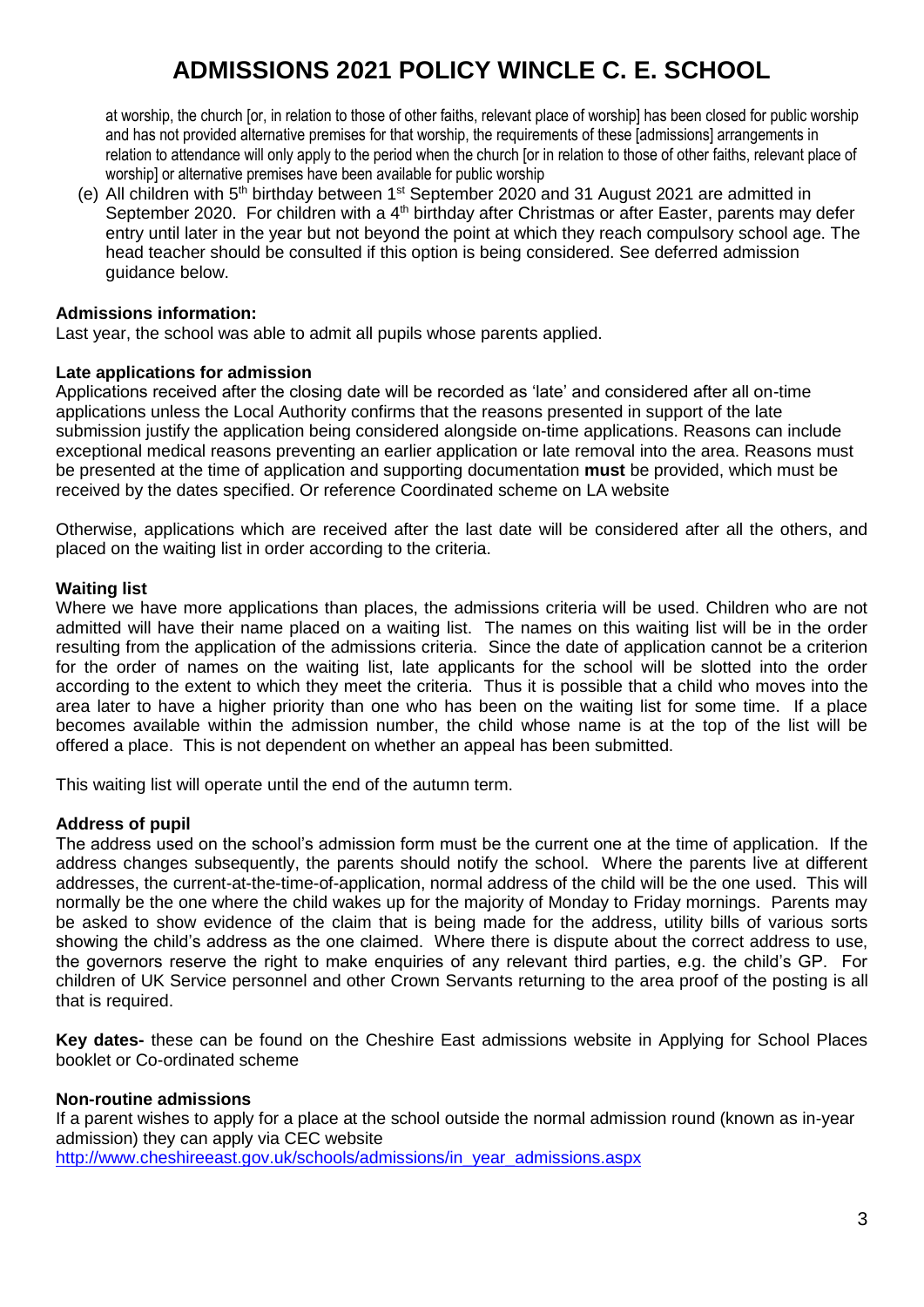#### **Appeals**

Where the governors are unable to offer a place because the school is over subscribed, parents have the right to appeal to an independent admission appeal panel, set up under the School Standards and Framework Act, 1998, as amended by the Education Act, 2002. **Parents should notify the clerk to the governors at the school within 20 days of receiving the letter refusing a place**. Parents will have the opportunity to submit their case to the panel in writing and also to attend in order to present their case. You will normally receive 10 days' notice of the place and time of the hearing.

If your child was refused a place in Reception or Key Stage 1 because of Government limits on Infant class sizes, the grounds on which your appeal could be successful are limited. You would have to show that the decision was one which in the circumstances no reasonable governing would have made, or that your child would have been offered a place if the governors' admissions arrangements had been properly implemented.

#### **Please note that this right of appeal against the governors' decision does not prevent you from making an appeal in respect of any other school.**

#### **Fraudulent applications**

Where the governing body discovers that a child has been awarded a place as the result of an intentionally misleading application from a parent (for example a false claim to residence in the catchment area or of involvement in a place of worship) which effectively denies a place to a child with a stronger claim, then the governing body is required to withdraw the offer of the place. The application will be considered afresh and a right of appeal offered if a place is refused.

**Repeat Applications** Repeat applications will not be considered within the same school year, unless the circumstances for the parent or school have changed significantly since the original application was made. Full details must be provided to the Local Authority for consideration.

#### **Tie Breaker**

Distance criterion will be applied as a tie breaker if the number of pupils applying under criterion (ii) exceeds the number of available places. To differentiate between two equal distance measurements, a random allocation tie-breaker will be applied. This will be administered under independent supervision, in accordance with the requirements of the School Admissions Code at paragraph 1.35.

#### **Deferred admission**

If your child is due to start school during the next academic year, it is important that you apply for a place for September. If your child's fifth birthday is between the months of September and December, then, if you wish it, admission may be deferred until January; if it is between January and April, then admission may be deferred until the start of the summer term.

#### **Summer Born Children**

Parents of summer born children (those born between 1st April and 31st August) who wish to delay entry until the following year, must speak to the school and Local Authority as soon as possible as this would involve either an in-year application for year 1 or a new application for reception in the following year. An application form should be filled in for the current admission process at the same time as any request to defer entry or 'back class' to reception in the following year. The decision will be made taking into account information from the parents and head teacher and should be in the best interests of the child. Parents will be informed of the outcome before primary national offer day.

If the request is agreed, the application for the normal age group may be withdrawn before a place is offered. If the request is refused, the parent must decide whether to accept the offer of a place for the normal age group, or to refuse it and make an in year application for admission to year one for the September following the child's fifth birthday.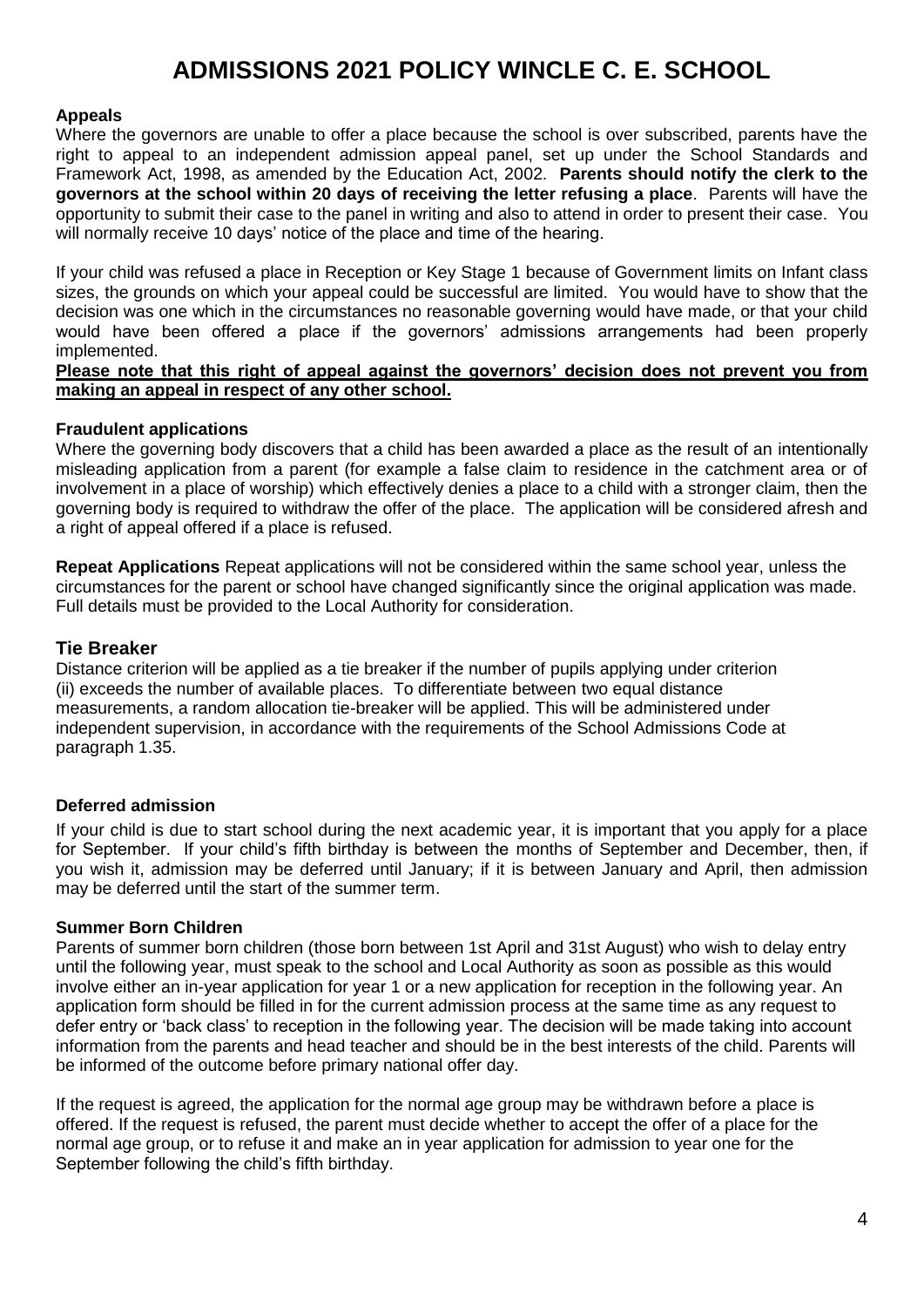Parents should be aware that agreement by the school to allow a child to enter reception the following year does **not** guarantee a place in the class. Parents must apply to the school again the following year and the application will be considered in the normal manner following the oversubscription criteria.

#### **Twins/multiple births**

Where there are children of multiple births wishing to be admitted and the sibling is the 30th child, the governors may admit over the infant class requirement if it is possible to do so.

#### **Special Educational Needs**

Where a child has an education, health and care plan (EHCP) which names the School, then that child will be admitted to the School and the number of available places in the PAN will reduce correspondingly. Admission of children with an EHCP is dealt with by the home Local Authority (LA) (which is where you reside).

**Fair Access Protocol** – the school participates in Cheshire East Local Authority Fair Access Protocol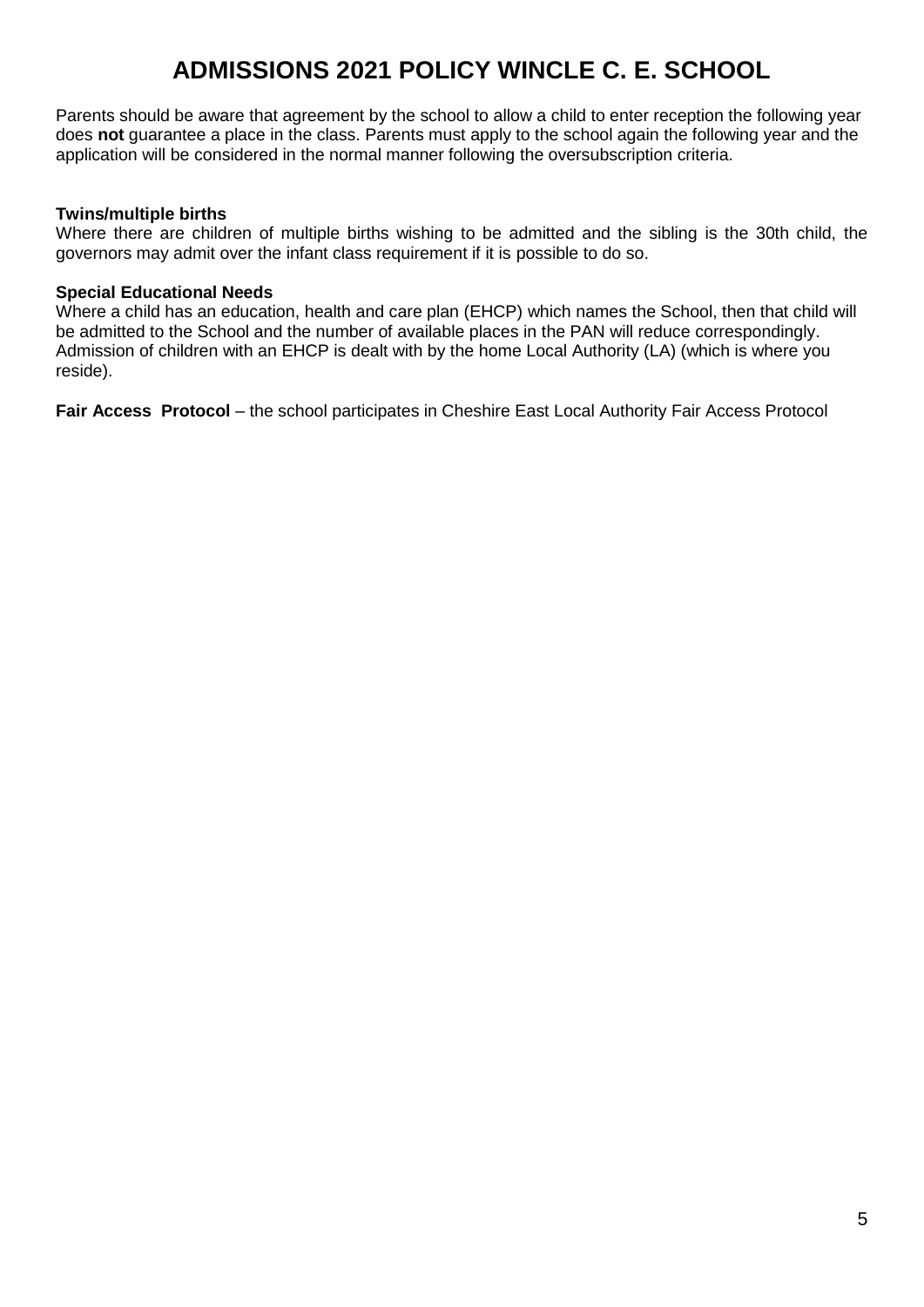#### **Supplementary form**

In the event that during the period specified for attendance at worship, the church [or, in relation to those of other faiths, relevant place of worship] has been closed for public worship and has not provided alternative premises for that worship, the requirements of these [admissions] arrangements in relation to attendance will only apply to the period when the church [or in relation to those of other faiths, relevant place of worship] or alternative premises have been available for public worship

| Christian names<br>Surname<br>Date of birth<br>Girl<br>Boy<br>Name of<br>parent/guardian<br><b>Address</b><br>Post code<br>Telephone<br>Mobile<br>Place of worship one of parents / guardians regularly attends:<br>Name of place of worship<br><b>Address</b><br>Name of vicar / priest / minister / faith leader / church officer<br><b>Address</b><br>Post code<br>Telephone<br><b>Worship attendance:</b><br>I/we have attended worship at least twice a month for the past six months? [tick one box only] | Name of child: |  |  |  |  |  |
|-----------------------------------------------------------------------------------------------------------------------------------------------------------------------------------------------------------------------------------------------------------------------------------------------------------------------------------------------------------------------------------------------------------------------------------------------------------------------------------------------------------------|----------------|--|--|--|--|--|
|                                                                                                                                                                                                                                                                                                                                                                                                                                                                                                                 |                |  |  |  |  |  |
|                                                                                                                                                                                                                                                                                                                                                                                                                                                                                                                 |                |  |  |  |  |  |
|                                                                                                                                                                                                                                                                                                                                                                                                                                                                                                                 |                |  |  |  |  |  |
|                                                                                                                                                                                                                                                                                                                                                                                                                                                                                                                 |                |  |  |  |  |  |
|                                                                                                                                                                                                                                                                                                                                                                                                                                                                                                                 |                |  |  |  |  |  |
|                                                                                                                                                                                                                                                                                                                                                                                                                                                                                                                 |                |  |  |  |  |  |
|                                                                                                                                                                                                                                                                                                                                                                                                                                                                                                                 |                |  |  |  |  |  |
|                                                                                                                                                                                                                                                                                                                                                                                                                                                                                                                 |                |  |  |  |  |  |
|                                                                                                                                                                                                                                                                                                                                                                                                                                                                                                                 |                |  |  |  |  |  |
|                                                                                                                                                                                                                                                                                                                                                                                                                                                                                                                 |                |  |  |  |  |  |
|                                                                                                                                                                                                                                                                                                                                                                                                                                                                                                                 |                |  |  |  |  |  |
|                                                                                                                                                                                                                                                                                                                                                                                                                                                                                                                 |                |  |  |  |  |  |
|                                                                                                                                                                                                                                                                                                                                                                                                                                                                                                                 |                |  |  |  |  |  |
|                                                                                                                                                                                                                                                                                                                                                                                                                                                                                                                 |                |  |  |  |  |  |
|                                                                                                                                                                                                                                                                                                                                                                                                                                                                                                                 |                |  |  |  |  |  |
|                                                                                                                                                                                                                                                                                                                                                                                                                                                                                                                 |                |  |  |  |  |  |
|                                                                                                                                                                                                                                                                                                                                                                                                                                                                                                                 |                |  |  |  |  |  |
|                                                                                                                                                                                                                                                                                                                                                                                                                                                                                                                 |                |  |  |  |  |  |
|                                                                                                                                                                                                                                                                                                                                                                                                                                                                                                                 |                |  |  |  |  |  |
|                                                                                                                                                                                                                                                                                                                                                                                                                                                                                                                 |                |  |  |  |  |  |
|                                                                                                                                                                                                                                                                                                                                                                                                                                                                                                                 |                |  |  |  |  |  |
|                                                                                                                                                                                                                                                                                                                                                                                                                                                                                                                 |                |  |  |  |  |  |
|                                                                                                                                                                                                                                                                                                                                                                                                                                                                                                                 |                |  |  |  |  |  |
|                                                                                                                                                                                                                                                                                                                                                                                                                                                                                                                 |                |  |  |  |  |  |
|                                                                                                                                                                                                                                                                                                                                                                                                                                                                                                                 |                |  |  |  |  |  |
|                                                                                                                                                                                                                                                                                                                                                                                                                                                                                                                 |                |  |  |  |  |  |
|                                                                                                                                                                                                                                                                                                                                                                                                                                                                                                                 |                |  |  |  |  |  |
| yes<br>no                                                                                                                                                                                                                                                                                                                                                                                                                                                                                                       |                |  |  |  |  |  |

Your faith leader will be contacted in order to confirm this information.